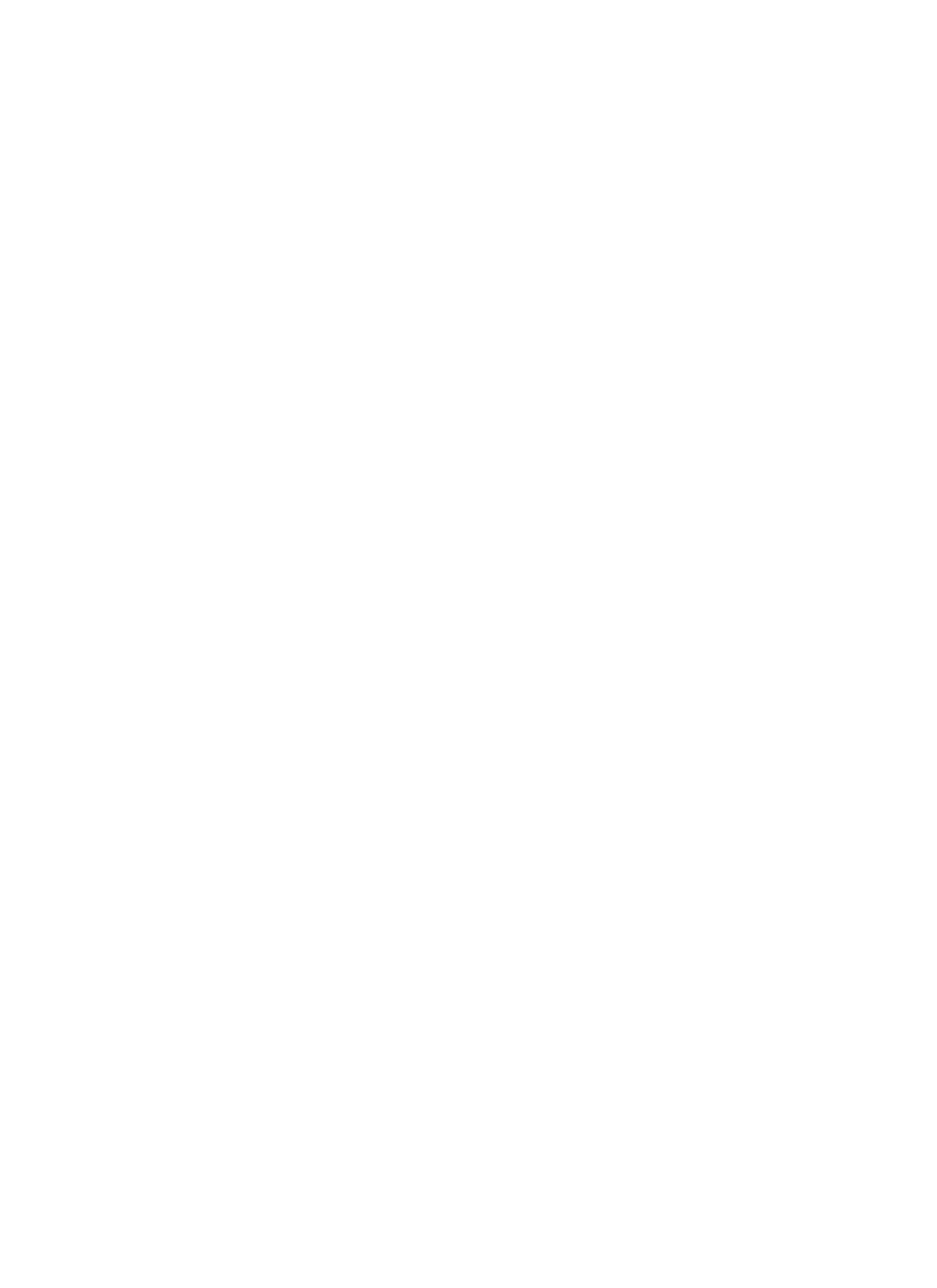## TABLE 1: Stainless Steel Grooving Guide

| <b>Size</b>    |                   |                                                      |                                                      |                                               | Victaulic Cutting Knives / Grooving Roll Sets |                                               |                                                      |                                |                                                      |                                                      |  |
|----------------|-------------------|------------------------------------------------------|------------------------------------------------------|-----------------------------------------------|-----------------------------------------------|-----------------------------------------------|------------------------------------------------------|--------------------------------|------------------------------------------------------|------------------------------------------------------|--|
|                | Actual<br>Outside | <b>ASME</b><br>B36.19                                |                                                      | "StrengThin™<br>100"<br><b>Groove Profile</b> |                                               | "OGS"<br><b>Groove Profile</b>                |                                                      | "AGS"<br><b>Groove Profile</b> |                                                      |                                                      |  |
| Nominal        | <b>Diameter</b>   | Schedule #                                           | <b>Wall Thickness</b>                                |                                               | <b>ROLL</b>                                   | <b>CUT</b>                                    |                                                      | <b>ROLL</b>                    |                                                      | <b>ROLL</b>                                          |  |
| inches         | inches            |                                                      |                                                      |                                               |                                               |                                               |                                                      |                                |                                                      |                                                      |  |
| <b>DN</b>      | mm                |                                                      | inches                                               | mm                                            | StrengThin <sup>™</sup> 100                   | Knives                                        | R                                                    | RX                             | <b>RW</b>                                            | <b>RWX</b>                                           |  |
|                |                   | <b>5S</b>                                            | 0.083                                                | 2.11                                          | $\checkmark$                                  | $\overline{\phantom{m}}$                      | $\overline{\phantom{a}}$                             | ✓                              | $\qquad \qquad -$                                    | $\overline{\phantom{0}}$                             |  |
| $2\frac{1}{2}$ | 2.875             | <b>10S</b>                                           | 0.120                                                | 3.05                                          | $\overline{a}$                                | $\overline{\phantom{a}}$                      | $\overline{\phantom{a}}$                             | ✓                              | $\qquad \qquad -$                                    |                                                      |  |
| <b>DN65</b>    | 73.0              | 40S/STD<br>80S                                       | 0.203                                                | 5.16                                          | $\qquad \qquad -$<br>$\overline{\phantom{a}}$ | ✓<br>✓                                        | $\checkmark$<br>$\overline{\phantom{m}}$             | ✓<br>✓                         | $\overline{\phantom{a}}$<br>$\qquad \qquad -$        | $\overline{\phantom{a}}$<br>$\overline{\phantom{a}}$ |  |
|                |                   | $\equiv$                                             | 0.276<br>$\equiv$                                    | 7.01<br>1.60                                  | ✓                                             | $\overline{\phantom{a}}$                      | $\overline{\phantom{a}}$                             | ✓                              | $\overline{\phantom{a}}$                             | $\overline{\phantom{a}}$                             |  |
|                |                   | $\overline{\phantom{a}}$                             | $\overline{\phantom{a}}$                             | 2.00                                          | ✓                                             | $\overline{\phantom{a}}$                      | $\overline{\phantom{a}}$                             | ✓                              | $\overline{\phantom{a}}$                             | $\overline{\phantom{a}}$                             |  |
|                |                   | $\overline{\phantom{a}}$                             | $\overline{\phantom{a}}$                             | 2.30                                          | $\checkmark$                                  | $\overline{\phantom{a}}$                      | $\overline{\phantom{a}}$                             | ✓                              | $\overline{\phantom{a}}$                             | $\overline{\phantom{a}}$                             |  |
|                |                   | ÷                                                    | $\overline{\phantom{0}}$                             | 2.60                                          | ✓                                             | $\overline{\phantom{a}}$                      | $\overline{\phantom{a}}$                             | ✓                              | $\overline{\phantom{a}}$                             | $\overline{\phantom{a}}$                             |  |
| 76.1mm         | 76.1mm            | $\overline{\phantom{a}}$                             | $\overline{\phantom{a}}$                             | 2.90                                          | $\overline{\phantom{a}}$                      | $\overline{\phantom{m}}$                      | $\overline{\phantom{a}}$                             | ✓                              | $\overline{\phantom{a}}$                             | $\overline{\phantom{m}}$                             |  |
|                |                   | $\qquad \qquad -$                                    | $\qquad \qquad -$                                    | 3.60                                          | $\overline{\phantom{a}}$                      | $\overline{\phantom{a}}$                      | $\checkmark$                                         | $\overline{\phantom{a}}$       | $\overline{\phantom{a}}$                             | $\overline{\phantom{a}}$                             |  |
|                |                   | ÷                                                    | $\overline{\phantom{0}}$                             | 4.00                                          | $\qquad \qquad -$                             | $\equiv$                                      | ✓                                                    | $\overline{\phantom{a}}$       | $\overline{\phantom{a}}$                             | $\overline{\phantom{a}}$                             |  |
|                |                   | $\overline{\phantom{a}}$                             | $\overline{\phantom{a}}$                             | 5.00                                          | $\overline{\phantom{a}}$                      | ✓                                             | ✓                                                    | $\overline{\phantom{a}}$       | $\overline{\phantom{a}}$                             | $\overline{\phantom{m}}$                             |  |
|                |                   | $\overline{\phantom{a}}$                             | $\overline{\phantom{a}}$                             | 7.10                                          | $\overline{\phantom{a}}$                      | ✓                                             | $\overline{\phantom{a}}$                             | $\overline{\phantom{a}}$       | $\overline{\phantom{a}}$                             | $\overline{\phantom{a}}$                             |  |
|                |                   | $\overline{\phantom{a}}$                             | $\overline{\phantom{a}}$                             | 1.60                                          | $\checkmark$                                  | $\qquad \qquad -$                             | $\overline{\phantom{a}}$                             | ✓                              | $\qquad \qquad -$                                    | $\overline{\phantom{m}}$                             |  |
|                |                   | $\overline{\phantom{0}}$                             | $\overline{\phantom{0}}$                             | 2.00                                          | $\checkmark$                                  | $\overline{\phantom{a}}$                      | $\overline{\phantom{0}}$                             | ✓                              | $\qquad \qquad -$                                    | $\overline{\phantom{a}}$                             |  |
|                |                   | <b>5S</b>                                            | 0.083                                                | 2.11                                          | ✓                                             | $\qquad \qquad -$                             | $\overline{\phantom{0}}$                             | ✓                              | $\overline{\phantom{m}}$                             | $\overline{\phantom{m}}$                             |  |
|                |                   | $\overline{\phantom{a}}$                             | $\qquad \qquad -$                                    | 2.30                                          | ✓                                             | $\qquad \qquad -$                             | $\qquad \qquad -$                                    | ✓                              | $\qquad \qquad -$                                    | $\overline{\phantom{m}}$<br>$\equiv$                 |  |
|                |                   | $\equiv$<br>$\overline{\phantom{0}}$                 | $\overline{\phantom{0}}$<br>$\overline{\phantom{0}}$ | 2.60<br>2.90                                  | ✓<br>$\overline{\phantom{0}}$                 | $\overline{\phantom{m}}$<br>$\qquad \qquad -$ | $\overline{\phantom{m}}$<br>$\overline{\phantom{0}}$ | ✓<br>✓                         | $\overline{\phantom{m}}$<br>$\qquad \qquad -$        | $\qquad \qquad -$                                    |  |
| 3              | 3.500<br>88.9     | <b>10S</b>                                           | 0.120                                                | 3.05                                          | $\overline{\phantom{0}}$                      | $\overline{\phantom{m}}$                      | $\qquad \qquad -$                                    | ✓                              | $\overline{\phantom{m}}$                             | $\overline{\phantom{m}}$                             |  |
| <b>DN80</b>    |                   | $\overline{\phantom{0}}$                             |                                                      | 3.20                                          | $\qquad \qquad -$                             | $\overline{\phantom{m}}$                      | $\overline{\phantom{m}}$                             | $\checkmark$                   | $\overline{\phantom{m}}$                             | $\qquad \qquad -$                                    |  |
|                |                   | $\overline{\phantom{a}}$                             | $\overline{\phantom{0}}$                             | 3.60                                          | $\qquad \qquad -$                             | $\overline{\phantom{a}}$                      | $\qquad \qquad -$                                    | ✓                              | $\qquad \qquad -$                                    | $\qquad \qquad -$                                    |  |
|                |                   | $\equiv$                                             | $\overline{\phantom{a}}$                             | 4.00                                          | $\overline{\phantom{0}}$                      | $\overline{\phantom{m}}$                      | $\checkmark$                                         | $\qquad \qquad -$              | $\overline{\phantom{m}}$                             | $\overline{\phantom{m}}$                             |  |
|                |                   | 40S/STD                                              | 0.216                                                | 5.49                                          | $\qquad \qquad -$                             | ✓                                             | ✓                                                    | $\qquad \qquad -$              | $\overline{\phantom{0}}$                             |                                                      |  |
|                |                   | $\qquad \qquad -$                                    | $\overline{\phantom{0}}$                             | 5.60                                          | $\qquad \qquad -$                             | ✓                                             | ✓                                                    | $\qquad \qquad -$              | $\overline{\phantom{0}}$                             | $\overline{\phantom{m}}$                             |  |
|                |                   | 80S                                                  | 0.300                                                | 7.62                                          | $\overline{\phantom{0}}$                      | ✓                                             | $\qquad \qquad -$                                    | $\overline{\phantom{0}}$       | $\overline{\phantom{0}}$                             | $\qquad \qquad -$                                    |  |
|                |                   | $\equiv$                                             | $\equiv$                                             | 8.00                                          | $\overline{\phantom{a}}$                      | ✓                                             | $\qquad \qquad -$                                    | $\qquad \qquad -$              | $\overline{\phantom{0}}$                             | $\overline{\phantom{a}}$                             |  |
|                |                   | <b>5S</b>                                            | 0.083                                                | 2.11                                          | ✓                                             | $\overline{\phantom{a}}$                      | $\overline{\phantom{a}}$                             | ✓                              | -                                                    | $\overline{\phantom{m}}$                             |  |
| $3\frac{1}{2}$ | 4.000             | <b>10S</b>                                           | 0.120                                                | 3.05                                          | $\qquad \qquad -$                             | $\overline{\phantom{a}}$                      | $\overline{\phantom{a}}$                             | ✓                              | $\qquad \qquad -$                                    | $\overline{\phantom{a}}$                             |  |
| <b>DN90</b>    | 101.6             | 40S/STD                                              | 0.226                                                | 5.74                                          | $\overline{\phantom{a}}$                      | ✓                                             | ✓                                                    | $\qquad \qquad -$              | $\qquad \qquad -$                                    | $\qquad \qquad -$                                    |  |
|                |                   |                                                      |                                                      | 8.00                                          | $\overline{\phantom{a}}$                      | ✓                                             | ✓                                                    | $\overline{\phantom{a}}$       | $\overline{\phantom{a}}$                             | $\overline{\phantom{a}}$<br>$\overline{\phantom{a}}$ |  |
|                |                   | 80S<br>$\overline{\phantom{0}}$                      | 0.318<br>$\qquad \qquad -$                           | 8.08<br>1.60                                  | $\overline{\phantom{a}}$<br>$\checkmark$      | ✓<br>$\overline{\phantom{m}}$                 | $\overline{\phantom{a}}$<br>$\overline{\phantom{0}}$ | $\overline{\phantom{a}}$<br>✓  | $\qquad \qquad -$<br>$\overline{\phantom{0}}$        | $\overline{\phantom{0}}$                             |  |
|                |                   | $\overline{\phantom{a}}$                             | $\overline{\phantom{a}}$                             | 2.00                                          | ✓                                             | $\overline{\phantom{m}}$                      | $\qquad \qquad -$                                    | ✓                              | $\qquad \qquad -$                                    | $\overline{\phantom{m}}$                             |  |
|                |                   | <b>5S</b>                                            | 0.083                                                | 2.11                                          | ✓                                             | $\qquad \qquad -$                             |                                                      | ✓                              |                                                      |                                                      |  |
|                |                   | $\overline{\phantom{a}}$                             | $\overline{\phantom{a}}$                             | 2.60                                          | ✓                                             | $\overline{\phantom{a}}$                      | $\overline{\phantom{0}}$                             | ✓                              | $\qquad \qquad -$                                    | $\overline{\phantom{0}}$                             |  |
|                |                   | -                                                    | $\qquad \qquad -$                                    | 2.90                                          | $\qquad \qquad -$                             | $\qquad \qquad -$                             |                                                      | ✓                              |                                                      |                                                      |  |
| $\overline{4}$ | 4.500             | <b>10S</b>                                           | 0.120                                                | 3.05                                          | $\overline{\phantom{a}}$                      | $\overline{\phantom{a}}$                      | $\overline{\phantom{m}}$                             | $\checkmark$                   | $\overline{\phantom{m}}$                             | $\qquad \qquad -$                                    |  |
| <b>DN100</b>   | 114.3             | $\overline{\phantom{a}}$                             | $\overline{\phantom{a}}$                             | $3.60$                                        |                                               | $\qquad \qquad -$                             | $\checkmark$                                         |                                |                                                      |                                                      |  |
|                |                   | $\overline{\phantom{a}}$                             | $\sim$                                               | 4.50                                          | $\overline{\phantom{a}}$                      | $\overline{\phantom{a}}$                      | $\checkmark$                                         | $\overline{\phantom{m}}$       | $\qquad \qquad -$                                    | $\overline{\phantom{m}}$                             |  |
|                |                   | 40S/STD                                              | 0.237                                                | 6.02                                          | $\overline{\phantom{a}}$                      | ✓                                             | $\checkmark$                                         | $\overline{\phantom{a}}$       | $\overline{\phantom{m}}$                             | $\overline{\phantom{m}}$                             |  |
|                |                   | $\overline{\phantom{0}}$                             | $\sim$                                               | 6.30                                          | $\overline{\phantom{a}}$                      | $\checkmark$                                  | $\qquad \qquad -$                                    | $\qquad \qquad -$              | $\overline{\phantom{m}}$                             | $\overline{\phantom{m}}$                             |  |
|                |                   | 80S                                                  | 0.337                                                | 8.56                                          | $\overline{\phantom{a}}$                      | $\checkmark$                                  | $\qquad \qquad -$                                    | $\overline{\phantom{a}}$       | $\overline{\phantom{a}}$                             | $-$                                                  |  |
|                |                   | $\overline{\phantom{a}}$                             | $\overline{\phantom{a}}$                             | 8.80                                          | $\overline{\phantom{a}}$                      | $\checkmark$<br>$\overline{\phantom{a}}$      | $\overline{\phantom{a}}$                             | $\overline{\phantom{a}}$       | $\overline{\phantom{m}}$                             | $\overline{\phantom{m}}$<br>$\overline{\phantom{a}}$ |  |
|                |                   | $\overline{\phantom{a}}$<br>$\overline{\phantom{a}}$ | $-$<br>$\overline{\phantom{0}}$                      | 1.60<br>2.00                                  | $\overline{\phantom{a}}$<br>$\checkmark$      | $\overline{\phantom{a}}$                      | $\overline{\phantom{m}}$<br>$\overline{\phantom{m}}$ | ✓<br>$\checkmark$              | $\overline{\phantom{a}}$<br>$\overline{\phantom{a}}$ | $\overline{\phantom{m}}$                             |  |
|                |                   | $\overline{\phantom{a}}$                             | $\overline{\phantom{a}}$                             | 2.60                                          | ✓                                             | $\overline{\phantom{a}}$                      | $\overline{\phantom{a}}$                             | ✓                              | $\overline{\phantom{a}}$                             | $\overline{\phantom{m}}$                             |  |
|                |                   | $\overline{\phantom{m}}$                             | $\overline{\phantom{a}}$                             | 3.20                                          | $\overline{\phantom{m}}$                      | $\overline{\phantom{a}}$                      | $\overline{\phantom{a}}$                             | ✓                              | $\overline{\phantom{a}}$                             | $\overline{\phantom{a}}$                             |  |
| 139.7mm        | 139.7mm           | $\overline{\phantom{a}}$                             | $\overline{\phantom{0}}$                             | 4.00                                          | $\overline{\phantom{a}}$                      | $\overline{\phantom{a}}$                      | $\overline{\phantom{m}}$                             | $\checkmark$                   | $\overline{\phantom{a}}$                             | $\overline{\phantom{m}}$                             |  |
|                |                   | $\overline{\phantom{a}}$                             | $\overline{\phantom{a}}$                             | 5.00                                          | $\overline{\phantom{a}}$                      | $\overline{\phantom{a}}$                      | ✓                                                    | $\overline{\phantom{a}}$       | $\overline{\phantom{a}}$                             | $\overline{\phantom{a}}$                             |  |
|                |                   | $\overline{\phantom{a}}$                             | $\overline{\phantom{a}}$                             | 6.30                                          | $\overline{\phantom{a}}$                      | ✓                                             | ✓                                                    | $\overline{\phantom{a}}$       | $\qquad \qquad -$                                    | $\overline{\phantom{a}}$                             |  |
|                |                   | $\overline{\phantom{a}}$                             | $\overline{\phantom{a}}$                             | 7.10                                          | $\overline{\phantom{a}}$                      | ✓                                             | ✓                                                    | $\overline{\phantom{a}}$       | $\overline{\phantom{a}}$                             | $\overline{\phantom{m}}$                             |  |
|                |                   | $\overline{\phantom{0}}$                             | $\overline{\phantom{0}}$                             | 10.00                                         | $\overline{\phantom{a}}$                      | ✓                                             | $\overline{\phantom{a}}$                             | $\overline{\phantom{0}}$       | $\overline{\phantom{a}}$                             | $\overline{\phantom{a}}$                             |  |

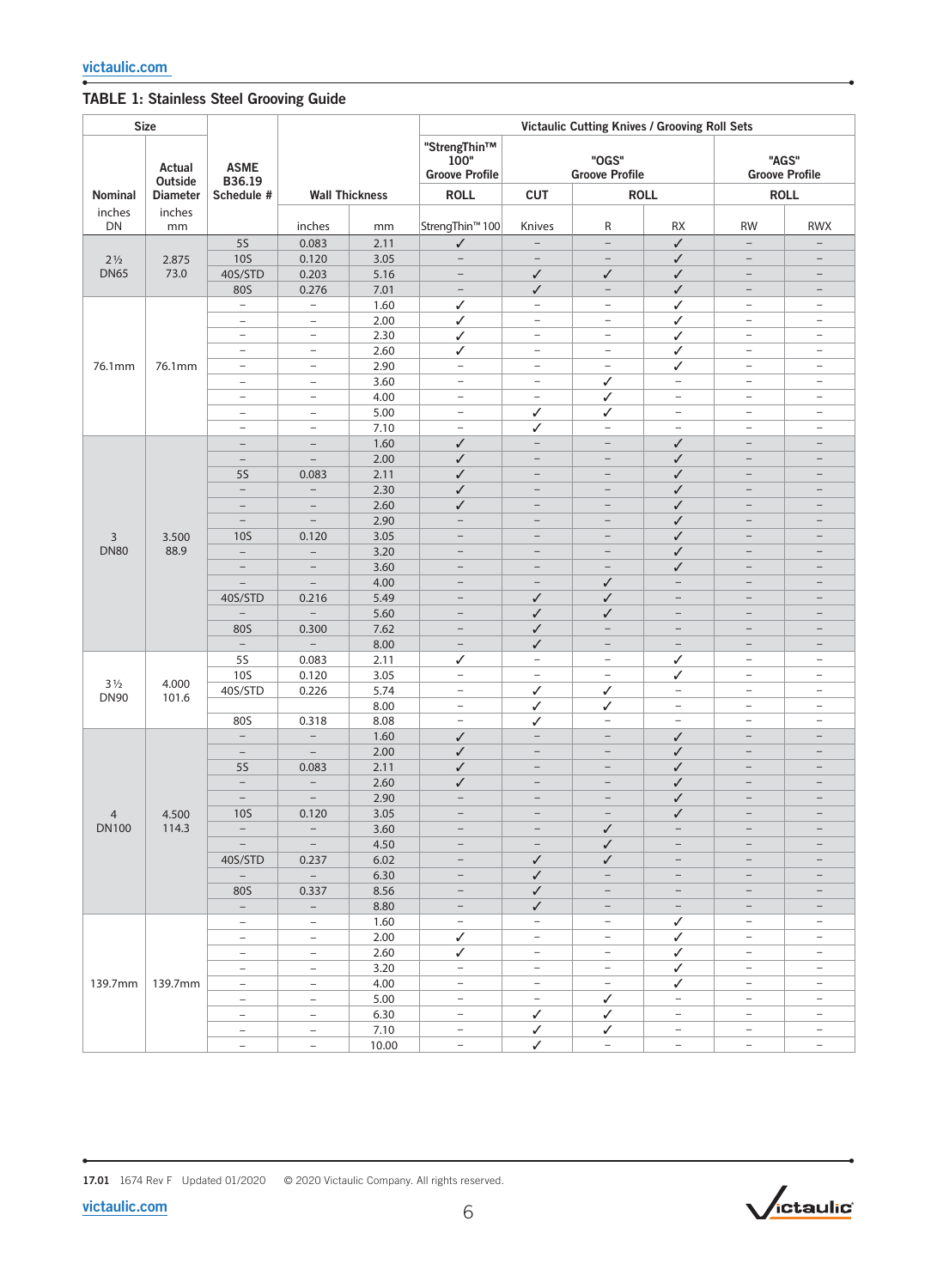## TABLE 1: Stainless Steel Grooving Guide

| <b>Size</b>         |                   |                                                      |                                               |                       | Victaulic Cutting Knives / Grooving Roll Sets |                                                      |                                                      |                                               |                                               |                                                      |  |
|---------------------|-------------------|------------------------------------------------------|-----------------------------------------------|-----------------------|-----------------------------------------------|------------------------------------------------------|------------------------------------------------------|-----------------------------------------------|-----------------------------------------------|------------------------------------------------------|--|
|                     | Actual<br>Outside | <b>ASME</b><br>B36.19                                |                                               |                       | "StrengThin™<br>100"<br><b>Groove Profile</b> |                                                      | "OGS"<br><b>Groove Profile</b>                       |                                               |                                               | "AGS"<br><b>Groove Profile</b>                       |  |
| Nominal             | <b>Diameter</b>   | Schedule #                                           |                                               | <b>Wall Thickness</b> | <b>ROLL</b>                                   | <b>CUT</b>                                           |                                                      | <b>ROLL</b>                                   | <b>ROLL</b>                                   |                                                      |  |
| inches<br><b>DN</b> | inches<br>mm      |                                                      | inches                                        | mm                    | StrengThin <sup>™</sup> 100                   | Knives                                               | R                                                    | <b>RX</b>                                     | <b>RW</b>                                     | <b>RWX</b>                                           |  |
| 5                   | 5.563             | <b>5S</b>                                            | 0.109                                         | 2.77                  | $\checkmark$                                  | $\qquad \qquad -$                                    | $\qquad \qquad -$                                    | ✓                                             | $\qquad \qquad -$                             | $\overline{\phantom{0}}$                             |  |
| <b>DN125</b>        | 141.3             | <b>10S</b>                                           | 0.134                                         | 3.40                  | $\overline{\phantom{a}}$                      | $\overline{\phantom{a}}$                             | $\overline{\phantom{a}}$                             | ✓                                             | $\overline{\phantom{a}}$                      | $\overline{\phantom{0}}$                             |  |
|                     |                   | 40S/STD                                              | 0.258                                         | 6.55                  | $\overline{\phantom{a}}$                      | ✓<br>$\qquad \qquad -$                               | $\checkmark$                                         | $\qquad \qquad -$                             | $\qquad \qquad -$                             | $\overline{\phantom{0}}$<br>$\overline{\phantom{0}}$ |  |
|                     |                   | -<br>$\qquad \qquad -$                               | $\qquad \qquad -$<br>$\qquad \qquad -$        | 1.60<br>2.00          | $\overline{\phantom{a}}$<br>✓                 | $\overline{\phantom{a}}$                             | $\overline{\phantom{a}}$<br>$\overline{\phantom{a}}$ | ✓<br>✓                                        | $\qquad \qquad -$<br>$\overline{\phantom{a}}$ | $\overline{\phantom{m}}$                             |  |
|                     |                   | $\overline{\phantom{a}}$                             | $\qquad \qquad -$                             | 2.60                  | ✓                                             | $\overline{\phantom{a}}$                             | $\overline{\phantom{a}}$                             | ✓                                             | $\overline{\phantom{a}}$                      | $\qquad \qquad -$                                    |  |
|                     |                   | <b>5S</b>                                            | 0.109                                         | 2.75                  | ✓                                             | $\qquad \qquad -$                                    | $\overline{\phantom{a}}$                             | ✓                                             | $\qquad \qquad -$                             | $\overline{\phantom{0}}$                             |  |
|                     |                   | $\overline{\phantom{a}}$                             | $\overline{\phantom{a}}$                      | 3.20                  | $\overline{\phantom{a}}$                      | $\overline{\phantom{a}}$                             | $\overline{\phantom{a}}$                             | ✓                                             | $\overline{\phantom{a}}$                      | $\overline{\phantom{m}}$                             |  |
| 6<br><b>DN150</b>   | 6.625             | <b>10S</b>                                           | 0.134                                         | 3.40                  | $\qquad \qquad -$                             | $\overline{\phantom{a}}$                             | $\overline{\phantom{a}}$                             | ✓                                             | $\overline{\phantom{a}}$                      | $\overline{\phantom{0}}$                             |  |
|                     | 168.3             | $\overline{\phantom{0}}$                             | $\overline{\phantom{0}}$                      | 4.00                  | $\qquad \qquad -$                             | $\overline{\phantom{a}}$                             | $\checkmark$                                         | $\overline{\phantom{a}}$                      | $\overline{\phantom{a}}$                      | $\qquad \qquad -$                                    |  |
|                     |                   | $\overline{\phantom{0}}$                             | $\qquad \qquad -$                             | 4.50                  | $\overline{\phantom{a}}$                      | $\overline{\phantom{a}}$                             | ✓                                                    | $\overline{\phantom{a}}$                      | $\overline{\phantom{a}}$                      | $\overline{\phantom{m}}$                             |  |
|                     |                   | ÷                                                    | $\overline{\phantom{a}}$                      | 5.00                  | $\qquad \qquad -$                             | $\overline{\phantom{a}}$                             | ✓                                                    | $\overline{\phantom{a}}$                      | $\overline{\phantom{a}}$                      | $\overline{\phantom{0}}$                             |  |
|                     |                   | 40S/STD                                              | 0.28                                          | 7.11                  | $\qquad \qquad -$                             | ✓                                                    | ✓                                                    | $\overline{\phantom{a}}$                      | $\overline{\phantom{0}}$                      | $\overline{\phantom{0}}$                             |  |
|                     |                   | $\overline{\phantom{0}}$                             | $\overline{\phantom{a}}$                      | 11.00                 | $\overline{\phantom{0}}$                      | ✓                                                    | $\overline{\phantom{a}}$                             | $\overline{\phantom{0}}$                      | $\qquad \qquad -$                             | $\overline{\phantom{0}}$                             |  |
|                     |                   | $\qquad \qquad -$                                    | $\overline{\phantom{a}}$                      | 2.00                  | $\qquad \qquad -$                             | $\qquad \qquad -$                                    | $\qquad \qquad -$                                    | ✓                                             | $\qquad \qquad -$                             | $\qquad \qquad -$                                    |  |
|                     |                   | $\equiv$<br><b>5S</b>                                | $\equiv$                                      | 2.60<br>2.77          | $\overline{\phantom{0}}$<br>$\qquad \qquad -$ | $\overline{\phantom{0}}$<br>$\overline{\phantom{0}}$ | $\overline{\phantom{0}}$<br>$\overline{\phantom{0}}$ | ✓<br>$\checkmark$                             | $\qquad \qquad -$<br>$\overline{\phantom{0}}$ | $\qquad \qquad -$<br>$\overline{\phantom{0}}$        |  |
|                     |                   | $\overline{\phantom{a}}$                             | 0.109<br>$\overline{\phantom{a}}$             | 3.00                  | ✓                                             | $\qquad \qquad -$                                    | $\overline{\phantom{0}}$                             | ✓                                             | $\qquad \qquad -$                             | $\qquad \qquad -$                                    |  |
|                     |                   | $\overline{\phantom{a}}$                             | $\overline{\phantom{0}}$                      | 3.20                  | $\checkmark$                                  | $\overline{\phantom{a}}$                             | $\overline{\phantom{0}}$                             | ✓                                             | $\overline{\phantom{0}}$                      | $\equiv$                                             |  |
|                     | 8.625<br>219.1    | $\overline{\phantom{a}}$                             | $\overline{\phantom{a}}$                      | 3.60                  | ✓                                             | $\overline{\phantom{0}}$                             | -                                                    | ✓                                             | $\overline{\phantom{0}}$                      | $\overline{\phantom{0}}$                             |  |
| 8                   |                   | <b>10S</b>                                           | 0.148                                         | 3.76                  | $\overline{\phantom{a}}$                      | $\qquad \qquad -$                                    | $\qquad \qquad -$                                    | ✓                                             | $\qquad \qquad -$                             | $\overline{\phantom{0}}$                             |  |
| <b>DN200</b>        |                   | $\equiv$                                             | $\overline{\phantom{0}}$                      | 4.00                  | $\qquad \qquad -$                             | $\overline{\phantom{m}}$                             | $\qquad \qquad -$                                    | ✓                                             | $\overline{\phantom{0}}$                      |                                                      |  |
|                     |                   |                                                      | 0.188                                         | 4.78                  |                                               |                                                      |                                                      | ✓                                             |                                               |                                                      |  |
|                     |                   | $\overline{\phantom{a}}$                             | $\overline{\phantom{a}}$                      | 6.30                  | $\qquad \qquad -$                             | ✓                                                    | ✓                                                    | $\qquad \qquad -$                             | $\qquad \qquad -$                             | $\overline{\phantom{m}}$                             |  |
|                     |                   |                                                      |                                               | 8.00                  | $\overline{\phantom{0}}$                      | ✓                                                    | ✓                                                    | $\overline{\phantom{0}}$                      |                                               |                                                      |  |
|                     |                   | 40S/STD                                              | 0.322                                         | 8.18                  | $\qquad \qquad -$                             | ✓                                                    | ✓                                                    | $\overline{\phantom{0}}$                      | $\overline{\phantom{0}}$                      | $\qquad \qquad -$                                    |  |
|                     |                   | $\overline{\phantom{a}}$                             | $\overline{\phantom{a}}$                      | 12.50                 | $\overline{\phantom{m}}$                      | ✓                                                    | $\overline{\phantom{m}}$                             | $\overline{\phantom{0}}$                      | $\qquad \qquad -$                             | $\overline{\phantom{a}}$                             |  |
|                     |                   | $\overline{\phantom{a}}$                             | $\overline{\phantom{m}}$                      | 2.00                  | $\qquad \qquad -$                             | $\overline{\phantom{0}}$                             | $\qquad \qquad -$                                    | $\qquad \qquad -$                             | $\qquad \qquad -$                             | $\overline{\phantom{a}}$                             |  |
|                     |                   | $\overline{\phantom{a}}$                             | $\overline{\phantom{a}}$                      | 2.60                  | $\qquad \qquad -$                             | $\overline{\phantom{0}}$                             | $\qquad \qquad -$                                    | $\overline{\phantom{0}}$                      | $\overline{\phantom{0}}$                      | $\overline{\phantom{a}}$                             |  |
|                     |                   | $\overline{\phantom{a}}$<br>$\overline{\phantom{a}}$ | $\overline{\phantom{a}}$<br>$\qquad \qquad -$ | 3.00<br>3.20          | ✓                                             | $\overline{\phantom{a}}$<br>$\overline{\phantom{a}}$ | $\overline{\phantom{m}}$<br>$\overline{\phantom{a}}$ | $\overline{\phantom{a}}$                      | $\qquad \qquad -$<br>$\qquad \qquad -$        | $\equiv$<br>$\overline{\phantom{a}}$                 |  |
|                     |                   | 5S                                                   | 0.134                                         | 3.40                  | ✓<br>✓                                        | $\qquad \qquad -$                                    | $\overline{\phantom{a}}$                             | ✓<br>✓                                        | $\overline{\phantom{0}}$                      | $\overline{\phantom{0}}$                             |  |
|                     |                   | $\equiv$                                             | $\equiv$                                      | 3.60                  | ✓                                             | $\overline{\phantom{a}}$                             | $\overline{\phantom{a}}$                             | ✓                                             | $\qquad \qquad -$                             | $\overline{\phantom{a}}$                             |  |
| 10                  | 10.750            | $\overline{\phantom{a}}$                             | $\overline{\phantom{a}}$                      | 4.00                  | ✓                                             | $\overline{\phantom{a}}$                             | $\equiv$                                             | ✓                                             | $\overline{\phantom{0}}$                      | $\overline{\phantom{a}}$                             |  |
| <b>DN250</b>        | 273.0             | <b>10S</b>                                           | 0.165                                         | 4.19                  | ✓                                             | $\overline{\phantom{a}}$                             | $\qquad \qquad -$                                    | ✓                                             | $\qquad \qquad -$                             | $\overline{\phantom{a}}$                             |  |
|                     |                   |                                                      | 0.188                                         | 4.78                  | $\overline{\phantom{0}}$                      | $\qquad \qquad -$                                    | $\qquad \qquad -$                                    | ✓                                             | $\overline{\phantom{0}}$                      | L.                                                   |  |
|                     |                   | $ \,$                                                | $ \,$                                         | 6.30                  | $\overline{\phantom{m}}$                      | ✓                                                    | ✓                                                    | $\overline{\phantom{a}}$                      | $\overline{\phantom{a}}$                      | $\overline{\phantom{a}}$                             |  |
|                     |                   | 40S/STD                                              | 0.365                                         | 9.27                  | $\overline{\phantom{0}}$                      | ✓                                                    | ✓                                                    | -                                             | $\overline{\phantom{a}}$                      | -                                                    |  |
|                     |                   | $\equiv$                                             | $\overline{\phantom{0}}$                      | 10.00                 | $\overline{\phantom{a}}$                      | ✓                                                    | $\overline{\phantom{a}}$                             | $\overline{\phantom{0}}$                      | $\overline{\phantom{a}}$                      | $\overline{\phantom{0}}$                             |  |
|                     |                   | $-$                                                  | $\overline{\phantom{a}}$                      | 12.50                 | $\overline{\phantom{a}}$                      | ✓                                                    | $\overline{\phantom{a}}$                             | $\overline{\phantom{a}}$                      | $\overline{\phantom{a}}$                      | $\qquad \qquad -$                                    |  |
|                     |                   | $\overline{\phantom{m}}$                             | $\overline{\phantom{m}}$                      | 14.20                 | $\overline{\phantom{a}}$                      | ✓                                                    | $\overline{\phantom{m}}$                             | $\qquad \qquad -$                             | $\overline{\phantom{m}}$                      | $\overline{\phantom{0}}$                             |  |
|                     |                   | $\overline{\phantom{m}}$                             | $\overline{\phantom{0}}$                      | 2.00                  | $\overline{\phantom{a}}$                      | $\overline{\phantom{a}}$                             | $\overline{\phantom{m}}$                             | $\overline{\phantom{a}}$                      |                                               | $\qquad \qquad -$<br>-                               |  |
|                     |                   | $\overline{\phantom{m}}$<br>$\overline{\phantom{m}}$ | $\qquad \qquad -$<br>$-$                      | 2.60<br>3.00          | $\overline{\phantom{m}}$<br>$\checkmark$      | $-$<br>$\qquad \qquad -$                             |                                                      | $\qquad \qquad -$<br>$\overline{\phantom{a}}$ |                                               | $\qquad \qquad -$                                    |  |
|                     |                   | $\overline{\phantom{m}}$                             | $\sim$                                        | 3.20                  | ✓                                             | $\qquad \qquad -$                                    |                                                      | $\overline{\phantom{m}}$                      |                                               |                                                      |  |
|                     |                   | <b>5S</b>                                            | 0.156                                         | 3.96                  | ✓                                             | $\qquad \qquad -$                                    | $\qquad \qquad -$                                    | ✓                                             | $\overline{\phantom{m}}$                      | $\qquad \qquad -$                                    |  |
|                     |                   | $\overline{\phantom{a}}$                             | $\equiv$                                      | 4.00                  | $\checkmark$                                  | $\overline{\phantom{a}}$                             |                                                      | ✓                                             |                                               |                                                      |  |
| 12                  | 12.750            | $ \,$                                                | $\sim$                                        | 4.50                  | ✓                                             | $\qquad \qquad -$                                    |                                                      | ✓                                             |                                               |                                                      |  |
| <b>DN300</b>        | 323.9             | 10 <sub>S</sub>                                      | 0.18                                          | 4.57                  | $\overline{\phantom{a}}$                      | $-$                                                  | $\qquad \qquad -$                                    | ✓                                             | $\overline{\phantom{m}}$                      | $\overline{\phantom{0}}$                             |  |
|                     |                   |                                                      | 0.188                                         | 4.78                  | $\overline{\phantom{a}}$                      | $\overline{\phantom{a}}$                             |                                                      | ✓                                             |                                               |                                                      |  |
|                     |                   | $\overline{\phantom{a}}$                             | $\sim$                                        | 5.00                  |                                               | $\overline{\phantom{a}}$                             |                                                      | ✓                                             |                                               |                                                      |  |
|                     |                   | $\overline{\phantom{0}}$                             | $\sim$ $ \sim$                                | 7.10                  | $\overline{\phantom{m}}$                      | ✓                                                    | ✓                                                    | $\qquad \qquad -$                             | $\qquad \qquad -$                             | $\qquad \qquad -$                                    |  |
|                     |                   | 40S/STD                                              | 0.375                                         | 9.53                  | $\overline{\phantom{0}}$                      | ✓                                                    | $\overline{\phantom{a}}$                             | $\overline{\phantom{m}}$                      | $\qquad \qquad -$                             | $\qquad \qquad -$                                    |  |
|                     |                   | $\overline{\phantom{0}}$                             | $\sim$                                        | 10.00                 | -                                             | ✓                                                    | $\qquad \qquad -$                                    | -                                             |                                               | -                                                    |  |
|                     |                   | $ \,$                                                | $\equiv$                                      | 12.50                 | $\overline{\phantom{a}}$                      | $\checkmark$                                         | $\overline{\phantom{a}}$                             | $\overline{\phantom{a}}$                      | $\overline{\phantom{a}}$                      | $\overline{\phantom{a}}$                             |  |

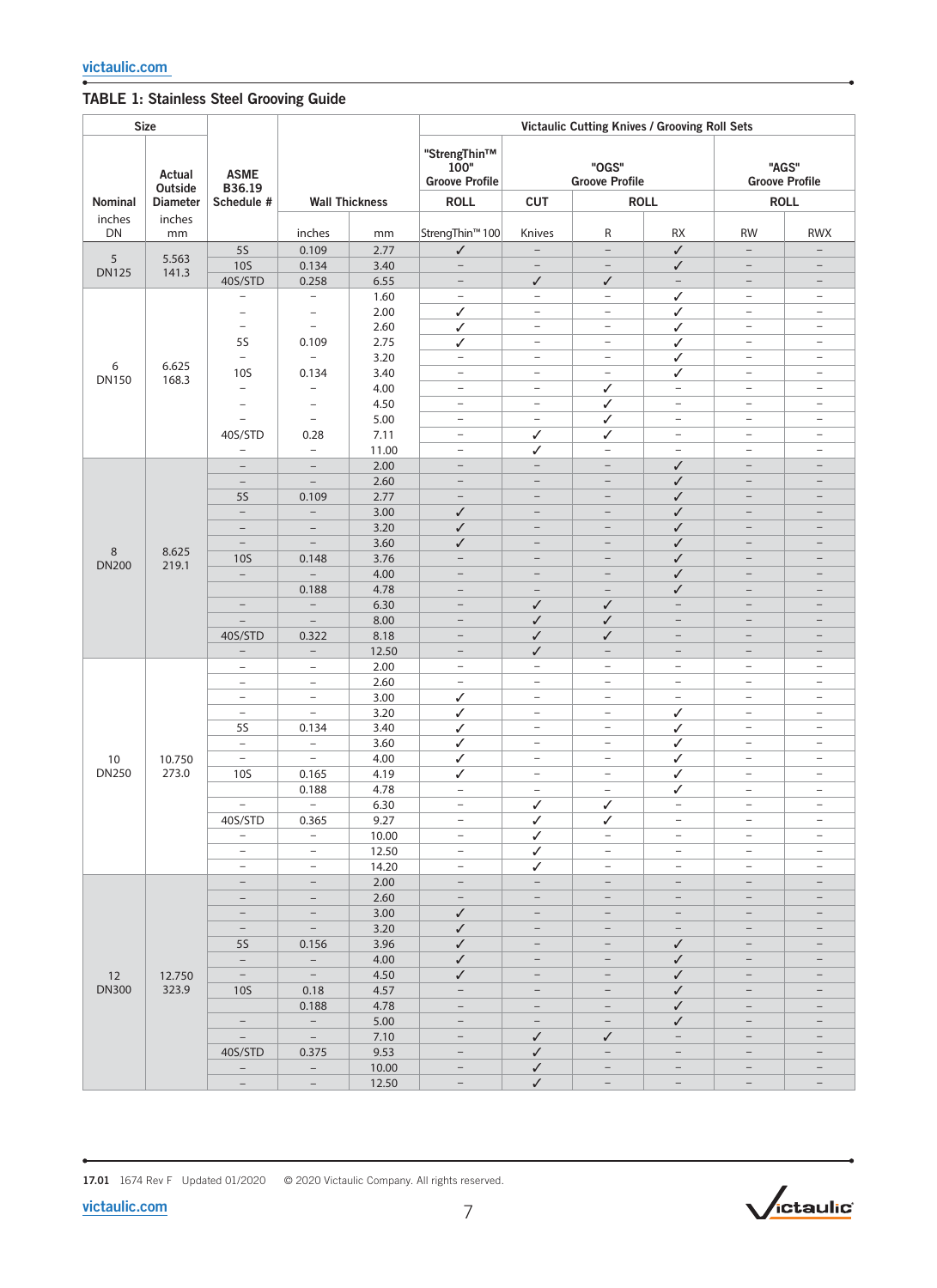## TABLE 1: Stainless Steel Grooving Guide

| <b>Size</b>         |                   |                       |        |                       | <b>Victaulic Cutting Knives / Grooving Roll Sets</b> |                          |                                |                          |                          |                                |  |
|---------------------|-------------------|-----------------------|--------|-----------------------|------------------------------------------------------|--------------------------|--------------------------------|--------------------------|--------------------------|--------------------------------|--|
|                     | Actual<br>Outside | <b>ASME</b><br>B36.19 |        |                       | "StrengThin™<br>100"<br><b>Groove Profile</b>        |                          | "OGS"<br><b>Groove Profile</b> |                          |                          | "AGS"<br><b>Groove Profile</b> |  |
| Nominal             | <b>Diameter</b>   | Schedule #            |        | <b>Wall Thickness</b> | <b>ROLL</b>                                          | <b>CUT</b>               | <b>ROLL</b>                    |                          | <b>ROLL</b>              |                                |  |
| inches<br><b>DN</b> | inches<br>mm      |                       | inches | mm                    | StrengThin <sup>™</sup> 100                          | Knives                   | R                              | <b>RX</b>                | <b>RW</b>                | <b>RWX</b>                     |  |
|                     |                   | 55                    | 0.156  | 3.96                  | $\overline{\phantom{0}}$                             |                          | $-$                            | ✓                        | $\qquad \qquad -$        | $\checkmark$                   |  |
| 14                  | 14.000            | <b>10S</b>            | 0.188  | 4.78                  | $\overline{\phantom{0}}$                             |                          | $\qquad \qquad -$              | ✓                        | $\overline{\phantom{a}}$ | ✓                              |  |
| <b>DN350</b>        | 355.6             | 10                    | 0.250  | 6.35                  | $\overline{\phantom{m}}$                             | $\overline{\phantom{0}}$ | $\overline{\phantom{0}}$       | ✓                        | ✓                        | $\qquad \qquad -$              |  |
|                     |                   | <b>STD</b>            | 0.375  | 9.53                  | -                                                    | $\checkmark$             | ✓                              |                          | ✓                        | $\overline{\phantom{0}}$       |  |
|                     |                   | <b>5S</b>             | 0.165  | 4.19                  | $\overline{\phantom{0}}$                             | -                        | $\overline{\phantom{0}}$       | ✓                        | $\qquad \qquad -$        | $\checkmark$                   |  |
| 16                  | 16.000            | <b>10S</b>            | 0.188  | 4.78                  | $\overline{\phantom{m}}$                             | $\overline{\phantom{0}}$ | -                              | ✓                        | $\qquad \qquad -$        | ✓                              |  |
| <b>DN400</b>        | 406.4             | 10                    | 0.250  | 6.35                  | -                                                    | -                        | -                              | ✓                        | ✓                        | $\overline{\phantom{0}}$       |  |
|                     |                   | <b>STD</b>            | 0.375  | 9.53                  | $\qquad \qquad -$                                    | ✓                        | ✓                              | $\overline{\phantom{0}}$ | ✓                        | -                              |  |
|                     |                   | <b>5S</b>             | 0.165  | 4.19                  | $\overline{\phantom{m}}$                             | $\qquad \qquad -$        | $\overline{\phantom{0}}$       | ✓                        | $\overline{\phantom{m}}$ | ✓                              |  |
| 18                  | 18.000<br>457.0   | <b>10S</b>            | 0.188  | 4.78                  | $\overline{\phantom{0}}$                             |                          |                                | ✓                        | $\overline{\phantom{0}}$ | ✓                              |  |
| <b>DN450</b>        |                   | 10                    | 0.250  | 6.35                  | $\overline{\phantom{0}}$                             | $\overline{\phantom{0}}$ | -                              | ✓                        | ✓                        | $\qquad \qquad -$              |  |
|                     |                   | <b>STD</b>            | 0.375  | 9.53                  | $\overline{\phantom{a}}$                             | $\checkmark$             | ✓                              | $-$                      | ✓                        | $\overline{\phantom{0}}$       |  |
|                     | 20.000            | <b>5S</b>             | 0.188  | 4.78                  | $\overline{\phantom{0}}$                             | $\overline{a}$           | $\overline{a}$                 | ✓                        | $\overline{\phantom{0}}$ | ✓                              |  |
| 20                  |                   | <b>10S</b>            | 0.218  | 5.54                  | $\qquad \qquad -$                                    | ÷                        | ÷                              | ✓                        | $\overline{\phantom{a}}$ | ✓                              |  |
| <b>DN500</b>        | 508.0             | 10                    | 0.250  | 6.35                  | $\overline{\phantom{0}}$                             | $\overline{\phantom{0}}$ | ÷                              | ✓                        | ✓                        | $\overline{\phantom{0}}$       |  |
|                     |                   | <b>STD</b>            | 0.375  | 9.53                  | $\overline{\phantom{0}}$                             | ✓                        | ✓                              | $\overline{\phantom{0}}$ | ✓                        | -                              |  |
|                     |                   | <b>5S</b>             | 0.188  | 4.78                  | $\overline{\phantom{0}}$                             | -                        | -                              | ✓                        | $\qquad \qquad -$        | ✓                              |  |
| 22                  | 22.000            | <b>10S</b>            | 0.218  | 5.54                  | $\qquad \qquad -$                                    | $\overline{\phantom{0}}$ | $\overline{\phantom{0}}$       | ✓                        | $\qquad \qquad -$        | ✓                              |  |
| <b>DN550</b>        | 559.0             | 10                    | 0.250  | 6.35                  | $\overline{\phantom{0}}$                             |                          | -                              | ✓                        | ✓                        | -                              |  |
|                     |                   | <b>STD</b>            | 0.375  | 9.53                  | $\qquad \qquad -$                                    | $\checkmark$             | $\checkmark$                   | ✓                        | ✓                        | $\qquad \qquad -$              |  |
|                     |                   | <b>5S</b>             | 0.218  | 5.54                  | $\overline{\phantom{0}}$                             | $\overline{\phantom{0}}$ | -                              | ✓                        | -                        | ✓                              |  |
| 24                  | 24.000            | <b>10S</b>            | 0.250  | 6.35                  | $\overline{\phantom{0}}$                             | -                        | -                              | ✓                        | -                        | ✓                              |  |
| <b>DN600</b>        | 610.0             | 10                    | 0.250  | 6.35                  | $\qquad \qquad -$                                    | $\qquad \qquad -$        | $\qquad \qquad -$              | ✓                        | ✓                        | $\qquad \qquad -$              |  |
|                     |                   | <b>STD</b>            | 0.375  | 9.53                  | -                                                    | ✓                        | ✓                              | $\overline{a}$           | ✓                        | -                              |  |

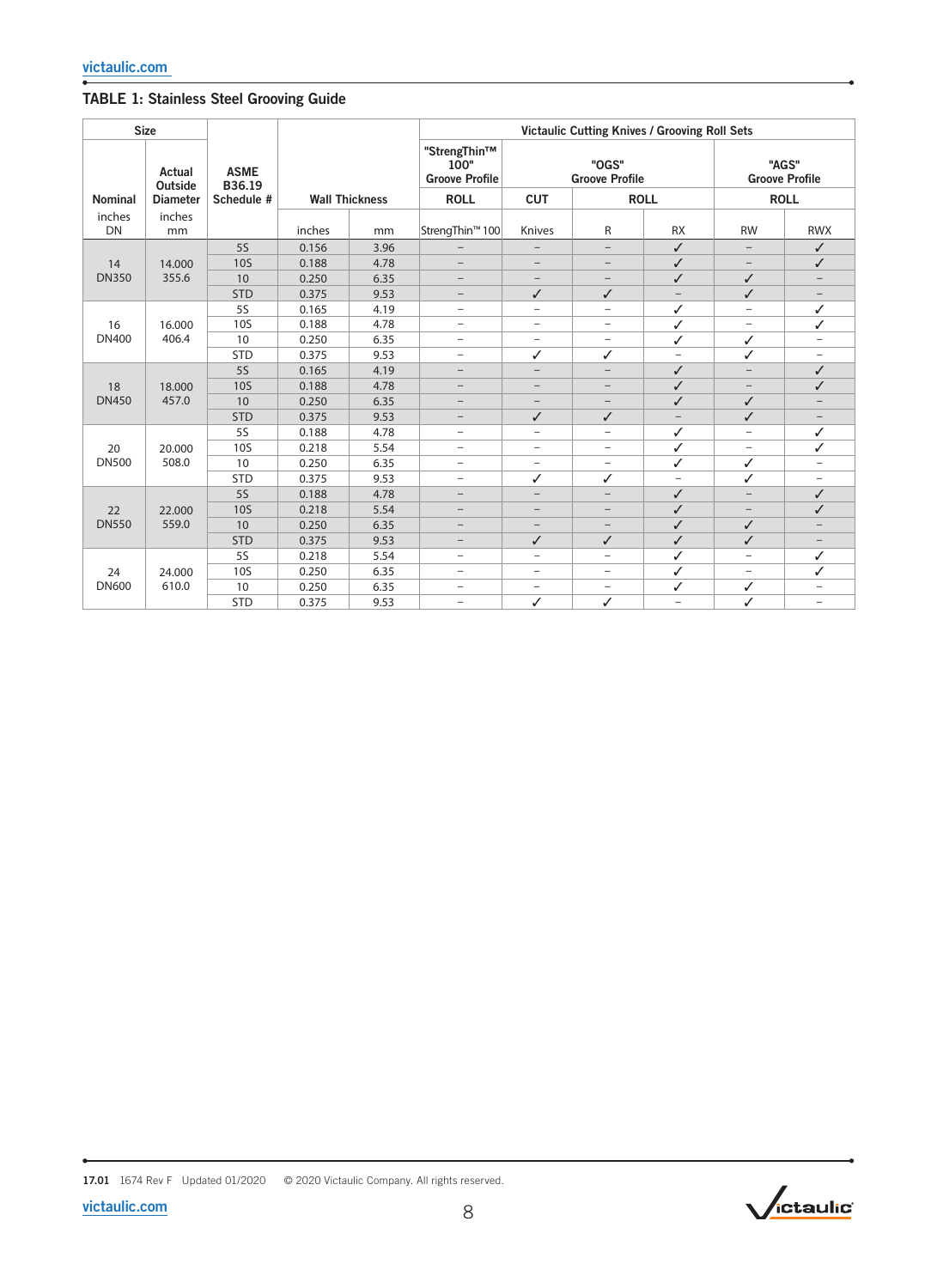|                             |                                       |                             | Tool Roll Grooving Range for 304/316          |                                              |                                               |                                              |  |  |  |
|-----------------------------|---------------------------------------|-----------------------------|-----------------------------------------------|----------------------------------------------|-----------------------------------------------|----------------------------------------------|--|--|--|
| <b>Tool</b><br><b>Type</b>  | <b>Victaulic</b><br>Groove<br>Profile | <b>Roll Sets</b>            | Nominal<br><b>Size</b><br>Min<br>inches<br>mm | Actual<br><b>Size</b><br>Min<br>inches<br>mm | Nominal<br><b>Size</b><br>Max<br>inches<br>mm | Actual<br><b>Size</b><br>Max<br>inches<br>mm |  |  |  |
|                             |                                       |                             | $\overline{2}$                                | 2.375                                        | 12                                            | 12.75                                        |  |  |  |
| RG3600                      | StrengThin™                           | StrengThin <sup>™</sup> 100 | 50                                            | 60.3                                         | 300                                           | 323.9                                        |  |  |  |
| <b>VE12</b>                 | OGS                                   | $\mathsf R$                 | $\mathbf{1}$<br>25                            | 1.315<br>33.4                                | $\overline{2}$<br>50                          | 2.375<br>60.3                                |  |  |  |
| <b>VE12SS</b>               | OGS                                   | <b>RX</b>                   | $\frac{3}{4}$<br>20                           | 1.050<br>26.7                                | $1\frac{1}{2}$<br>$40\,$                      | 1.900<br>48.3                                |  |  |  |
| <b>VE26S</b>                | OGS                                   | $\mathsf{R}$                | $\overline{2}$                                | 2.375                                        | $2\frac{1}{2}$                                | 2.875                                        |  |  |  |
| <b>VE26SS</b>               | OGS                                   | <b>RX</b>                   | 50<br>$\overline{2}$                          | 60.3<br>2.375                                | 65<br>6                                       | 73.0<br>6.625                                |  |  |  |
|                             |                                       |                             | 50<br>$3\frac{1}{2}$                          | 60.3<br>4.000                                | 150<br>6                                      | 168.3<br>6.625                               |  |  |  |
| <b>VE46</b>                 | OGS                                   | ${\sf R}$                   | 90                                            | 101.6                                        | 150                                           | 168.3                                        |  |  |  |
| <b>VE226B</b>               | OGS                                   | ${\sf R}$                   | $\frac{3}{4}$                                 | 1.050                                        | $1\frac{1}{2}$                                | 1.900                                        |  |  |  |
|                             |                                       |                             | 20<br>$\frac{3}{4}$                           | 26.7                                         | 40                                            | 48.3                                         |  |  |  |
| <b>VE226BSS</b>             | OGS                                   | <b>RX</b>                   | 20                                            | 1.050<br>26.7                                | $1\frac{1}{2}$<br>40                          | 1.900<br>48.3                                |  |  |  |
|                             |                                       |                             | $1\frac{1}{4}$                                | 1.660                                        | $2\frac{1}{2}$                                | 2.875                                        |  |  |  |
| <b>VE226S</b>               | OGS                                   | ${\sf R}$                   | 32                                            | 42.2                                         | 65                                            | 73.0                                         |  |  |  |
| VE226MSS                    | OGS                                   | <b>RX</b>                   | $\overline{2}$<br>50                          | 2.375<br>60.3                                | 6<br>150                                      | 6.625<br>168.3                               |  |  |  |
| VE106 / VE206               | OGS                                   | $\mathsf{R}$                | $1\frac{1}{4}$                                | 1.660                                        | $2\frac{1}{2}$                                | 2.875                                        |  |  |  |
|                             |                                       |                             | 32<br>$1\frac{1}{4}$                          | 42.2<br>1.660                                | 65<br>6                                       | 73.0<br>6.625                                |  |  |  |
|                             | OGS                                   | <b>RX</b>                   | 32                                            | 42.2                                         | 150                                           | 168.3                                        |  |  |  |
|                             | OGS                                   | $\mathsf{R}$                | $\frac{3}{4}$                                 | 1.050                                        | 8                                             | 8.625                                        |  |  |  |
| VE272SFS                    |                                       |                             | 20                                            | 26.7                                         | 200                                           | 219.1                                        |  |  |  |
|                             | OGS                                   | <b>RX</b>                   | $\frac{3}{4}$<br>20                           | 1.050<br>26.7                                | 12<br>300                                     | 12.750<br>323.9                              |  |  |  |
|                             | OGS                                   | $\mathsf R$                 | $\frac{3}{4}$                                 | 1.050                                        | $\,8\,$                                       | 8.625                                        |  |  |  |
| VE270 / 271FSD <sup>5</sup> |                                       |                             | 20                                            | 26.7                                         | 200                                           | 219.1                                        |  |  |  |
|                             | OGS                                   | <b>RX</b>                   | $\frac{3}{4}$<br>20                           | 1.050<br>26.7                                | 12<br>300                                     | 12.750<br>323.9                              |  |  |  |
|                             | OGS                                   | ${\sf R}$                   | $\overline{2}$                                | 2.375                                        | 12                                            | 12.750                                       |  |  |  |
|                             |                                       |                             | 50<br>$\overline{2}$                          | 60.3<br>2.375                                | 300<br>12                                     | 323.9<br>12.750                              |  |  |  |
| <b>VE416FS</b>              | OGS                                   | <b>RX</b>                   | 50                                            | 60.3                                         | 300                                           | 323.9                                        |  |  |  |
|                             | AGS                                   | RW/RWX                      | 14                                            | 14.000                                       | 16                                            | 16.000                                       |  |  |  |
|                             |                                       |                             | 350<br>$\overline{2}$                         | 355.6<br>2.375                               | 400<br>12                                     | 406.4<br>12.750                              |  |  |  |
|                             | <b>OGS</b>                            | $\mathsf{R}$                | 50                                            | 60.3                                         | 300                                           | 323.9                                        |  |  |  |
|                             |                                       |                             | $\overline{2}$                                | 2.375                                        | 12                                            | 12.750                                       |  |  |  |
| VE416 / 417FSD              | OGS                                   | <b>RX</b>                   | 50                                            | 60.3                                         | 300                                           | 323.9                                        |  |  |  |
|                             | AGS                                   | RW/RWX                      | 14<br>350                                     | 14.000<br>355.6                              | 16<br>400                                     | 16.000<br>406.4                              |  |  |  |
|                             |                                       |                             | $\frac{3}{4}$                                 | 1.050                                        | 8                                             | 8.625                                        |  |  |  |
| VE2685                      | OGS                                   | $\mathsf{R}$                | 20                                            | 26.7                                         | 200                                           | 219.1                                        |  |  |  |
|                             | OGS                                   | RX                          | $\frac{3}{4}$                                 | 1.050                                        | 12                                            | 12.750                                       |  |  |  |
|                             |                                       |                             | 20<br>$\overline{2}$                          | 26.7<br>2.375                                | 300<br>12                                     | 323.9<br>12.750                              |  |  |  |
|                             | OGS                                   | $\mathsf{R}$                | 50                                            | 60.3                                         | 300                                           | 323.9                                        |  |  |  |
| <b>VE414</b>                | <b>OGS</b>                            | <b>RX</b>                   | $\overline{2}$                                | 2.375                                        | 12                                            | 12.750                                       |  |  |  |
|                             |                                       |                             | 50                                            | 60.3                                         | 300                                           | 323.9                                        |  |  |  |
| VE414MC                     | AGS                                   | RW/RWX                      | 14<br>350                                     | 14.000<br>355.6                              | 16<br>400                                     | 16.000<br>406.4                              |  |  |  |

## TABLE 2: Victaulic roll grooving tools and corresponding roll sets for preparing stainless steel pipe

 $5 \frac{34 - 1 \frac{1}{2}}{20 - 40}$  mm roll sets are not provided with the tool and must be purchased separately. Contact Victaulic for details.

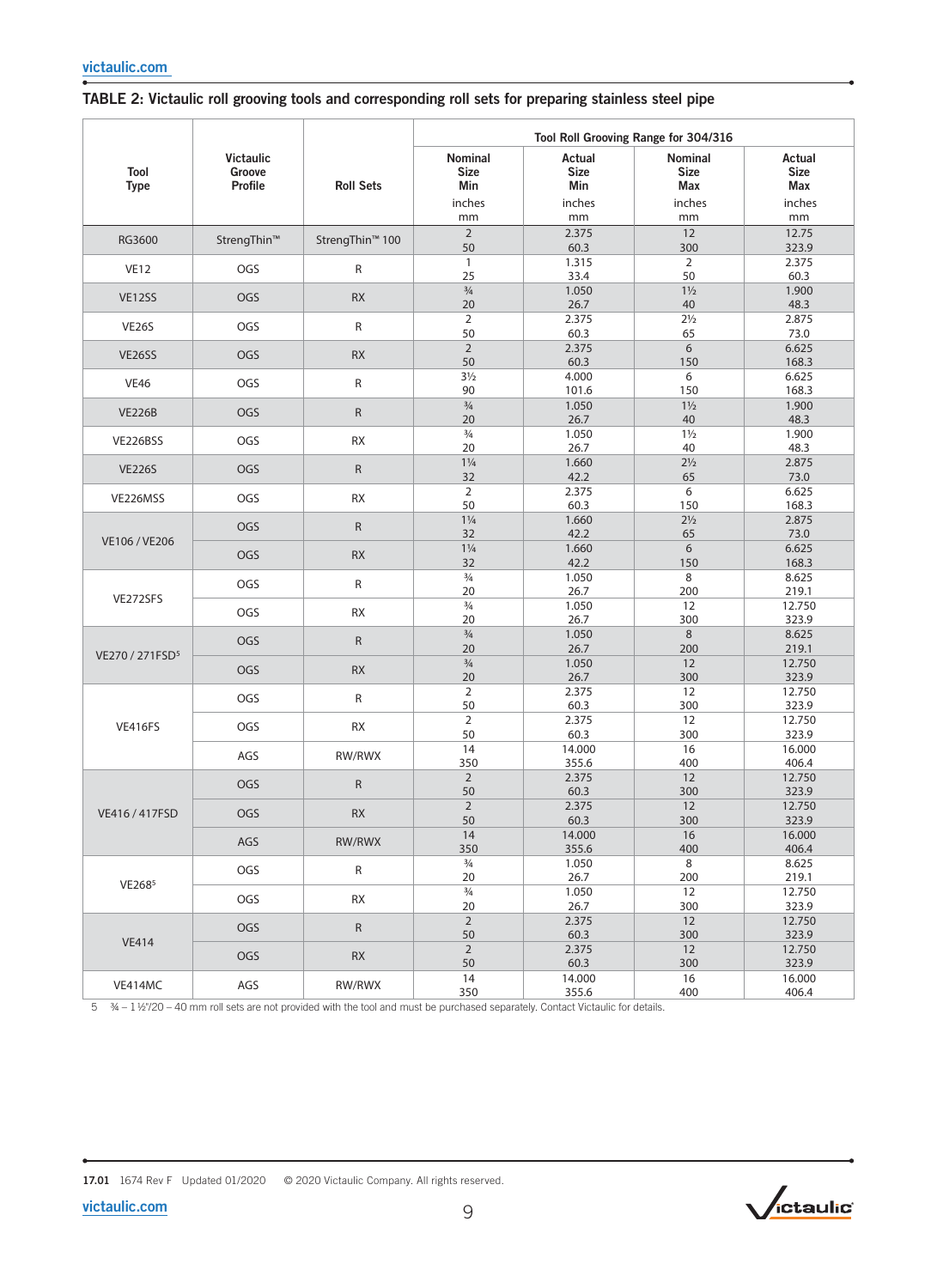|              |                                       |                  | Tool Roll Grooving Range for 304/316 |                              |                                      |                              |  |  |  |
|--------------|---------------------------------------|------------------|--------------------------------------|------------------------------|--------------------------------------|------------------------------|--|--|--|
| Tool         | <b>Victaulic</b><br>Groove<br>Profile | <b>Roll Sets</b> | <b>Nominal</b><br><b>Size</b><br>Min | Actual<br><b>Size</b><br>Min | <b>Nominal</b><br><b>Size</b><br>Max | Actual<br><b>Size</b><br>Max |  |  |  |
|              |                                       |                  | inches                               | inches                       | inches                               | inches                       |  |  |  |
|              |                                       |                  | mm                                   | mm                           | mm                                   | mm                           |  |  |  |
|              | <b>OGS</b>                            | $\mathsf{R}$     | $\overline{4}$                       | 4.500                        | 12                                   | 12.750                       |  |  |  |
| <b>VE450</b> |                                       |                  | 100                                  | 114.3                        | 300                                  | 323.9                        |  |  |  |
|              | OGS                                   | <b>RX</b>        | $\overline{4}$                       | 4.500                        | 12                                   | 12.750                       |  |  |  |
|              |                                       |                  | 100                                  | 114.3                        | 300                                  | 323.9                        |  |  |  |
|              | AGS                                   | RW/RWX           | 14                                   | 14.000                       | 24                                   | 24.000                       |  |  |  |
| VE450FSD     |                                       |                  | 350                                  | 355.6                        | 600                                  | 610.0                        |  |  |  |
|              |                                       |                  | $\overline{4}$                       | 4.500                        | 12                                   | 12.750                       |  |  |  |
|              | <b>OGS</b>                            | $\mathsf{R}$     | 100                                  | 114.3                        | 300                                  | 323.9                        |  |  |  |
| <b>VE460</b> | <b>OGS</b>                            | <b>RX</b>        | $\overline{4}$                       | 4.500                        | 12                                   | 12.750                       |  |  |  |
|              |                                       |                  | 100                                  | 114.3                        | 300                                  | 323.9                        |  |  |  |
| <b>VE460</b> |                                       | <b>RW</b>        | 14                                   | 14.000                       | 24                                   | 24.000                       |  |  |  |
|              |                                       |                  | 350                                  | 355.6                        | 600                                  | 610.0                        |  |  |  |
|              | AGS                                   | <b>RWX</b>       | 14                                   | 14.000                       | 18                                   | 18.000                       |  |  |  |
|              |                                       |                  | 350                                  | 355.6                        | 450                                  | 457.0                        |  |  |  |

### TABLE 3: Victaulic cut grooving tools and corresponding knives for preparing stainless steel pipe

|                |                                       | <b>Knives</b>          | Tool Cut Grooving Range for 304/316                         |                                      |                              |                                             |                                     |  |  |  |
|----------------|---------------------------------------|------------------------|-------------------------------------------------------------|--------------------------------------|------------------------------|---------------------------------------------|-------------------------------------|--|--|--|
| Tool           | <b>Victaulic</b><br>Groove<br>Profile |                        | <b>Maximum</b><br><b>Allowable Wall</b><br><b>Thickness</b> | <b>Nominal</b><br><b>Size</b><br>Min | Actual<br><b>Size</b><br>Min | <b>Nominal</b><br><b>Size</b><br><b>Max</b> | Actual<br><b>Size</b><br><b>Max</b> |  |  |  |
|                |                                       |                        | inches                                                      | inches                               | inches                       | inches                                      | inches                              |  |  |  |
|                |                                       |                        | mm                                                          | mm                                   | <sub>mm</sub>                | mm                                          | mm                                  |  |  |  |
| VG Vic-Groover | OGS                                   | <b>Stainless Steel</b> | unlimited                                                   | $\frac{3}{4}$                        | 1.315                        | $\mathbf{8}$                                | 8.625                               |  |  |  |
|                |                                       |                        |                                                             | 20                                   | 33.4                         | 200                                         | 219.1                               |  |  |  |
| VG28GD         | OGS                                   | <b>Stainless Steel</b> | 0.63                                                        | <sup>-</sup>                         | 2.375                        | 8                                           | 8.625                               |  |  |  |
|                |                                       |                        | 16                                                          | 50                                   | 60.3                         | 200                                         | 219.1                               |  |  |  |
|                |                                       | <b>Stainless Steel</b> | 0.75                                                        | 8                                    | 8.625                        | 16                                          | 16,000                              |  |  |  |
| <b>VG824</b>   | <b>OGS</b>                            |                        | 19                                                          | 200                                  | 219.1                        | 400                                         | 406.4                               |  |  |  |